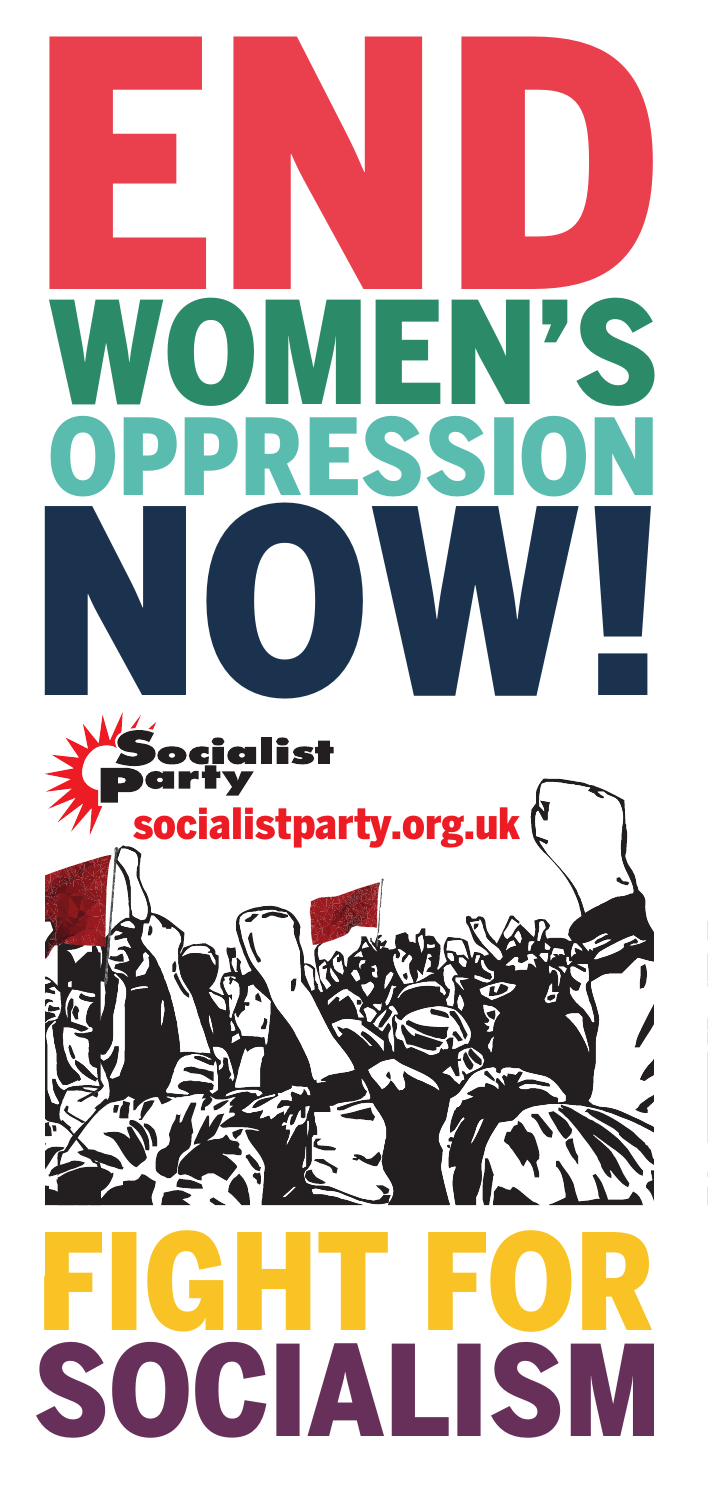### 1. End austerity now

For women, austerity is a 'quadruple whammy'. As women are the majority in the public sector workforce, the cuts to jobs, wages and pensions hit hard. Women also tend to suffer more when services and benefits are cut, and are left filling in the gaps as state services are withdrawn. As women's economic independence is eroded, the ability to flee domestic violence is threatened. Meanwhile funding for women's refuges has been cut.

a) Build a mass movement against all cuts. No to cuts in jobs, benefits and public services. Coordinated strike ballots by the trade unions and a mass Saturday demonstration called by the TUC

b) Call on Labour councils to reject Tory cuts and set budgets based on need, using their reserves and borrowing powers to fund them

c) Tories Out - build mass action to fight for a general election now!

#### 2. Homes, health, education for all

Lack of affordable housing can force women to stay in abusive relationships. Female street homelessness is rising more quickly than the overall rough sleeping population. Women make up over half of NHS admissions and 77% of the NHS workforce.

a) A mass building and renovation programme of decent, affordable council housing to ensure homes for all and make it easier for women to leave abusive situations. For councils to use their existing powers to introduce rent control now

b) Save our NHS. Invest in publicly owned, democratically run, high quality and free adult, social and children's care. For a socialist NHS - free at the point of use and under democratic control, providing all necessary services including mental health services. Kick out the privatisers

c) End the schools funding crisis. Free, publicly run, good quality education, available to all at any age. Abolish university tuition fees now and introduce a living grant. No to academies

## 3. Defend living standards

Over a third of the female workforce, representing 3.6 million workers, earns less than £15,000 a year. Poverty pay has a knockon effect in old age with over 300,000 pensioners condemned to poverty. Almost half of lone parents live in poverty, the majority of them women.

END

VIOLENCE

AGAINST

WOMEN

a) Trade union struggle to increase the minimum wage to £10 an hour without exemptions as an immediate step towards a real living wage. For an annual increase in the minimum wage linked to average earnings. A maximum 35-hour week with no loss of pay. Scrap zero-hour contracts. For employment rights from day one at work.

b) Reverse the pension attacks. Increase the state pension by 50% now as a step towards a living pension c) Scrap Universal Credit. Labour councils should use their existing powers to implement payments to make sure no family or individual suffers as a result of this cruel Tory measure. Reverse all benefit cuts

### 4. Stop sexual harassment

Nowhere are women safe from sexual harassment – the street, transport, work, at home and in education. More than half of female students have suffered some form of sexual harassment on campus resulting in the victims avoiding lectures and seminars. More than half of women workers have faced sexual harassment in the workplace. Resisting sexual harassment at work is even more difficult on a zero-hour contract.

a) Build campaigning student unions that challenge sexism. For democratic and accountable elected committees of students and workers to have a say in how incidents are dealt with so decisions are not left in the hands of overpaid and unaccountable university vice-chancellors or boards. Free education would free women from the vulnerability student debt creates

b) For trade unions to organise and campaign against sexual harassment including organising strike action to stop sexual harassment in the workplace. Support unions taking action to defend safety measures such as the RMT union's campaign to keep the guards on trains. Scrap zero-hour contracts

c) For workers and young people to fight for zero-tolerance to sexism at all levels of society: For quality and informed sex and relationship education which challenges all forms of prejudice, discrimination and harmful gender norms and mass action to expose and challenge state sexism

#### 5. Fight workplace discrimination

An estimated 54,000 women a year are sacked by employers as a result of getting pregnant or taking maternity leave. 44% of working mothers earn less than before they became pregnant. The 3.5 million women workers aged 40-50 find employers unsympathetic to their menopause symptoms. Pregnancy and the menopause are trade union issues.

a) For trade union organisation to stop bosses sacking pregnant women and to ensure that women's pay and terms and conditions are not cut on their return to work after maternity leave

> b) For a trade union campaign to win improved working conditions including the right to time off work for symptoms of the menopause and for training of trade union health and safety reps to help enforce this

c) End period poverty. For free, quality sanitary products to be provided in schools, workplaces and relevant public services. Period dignity requires an end to austerity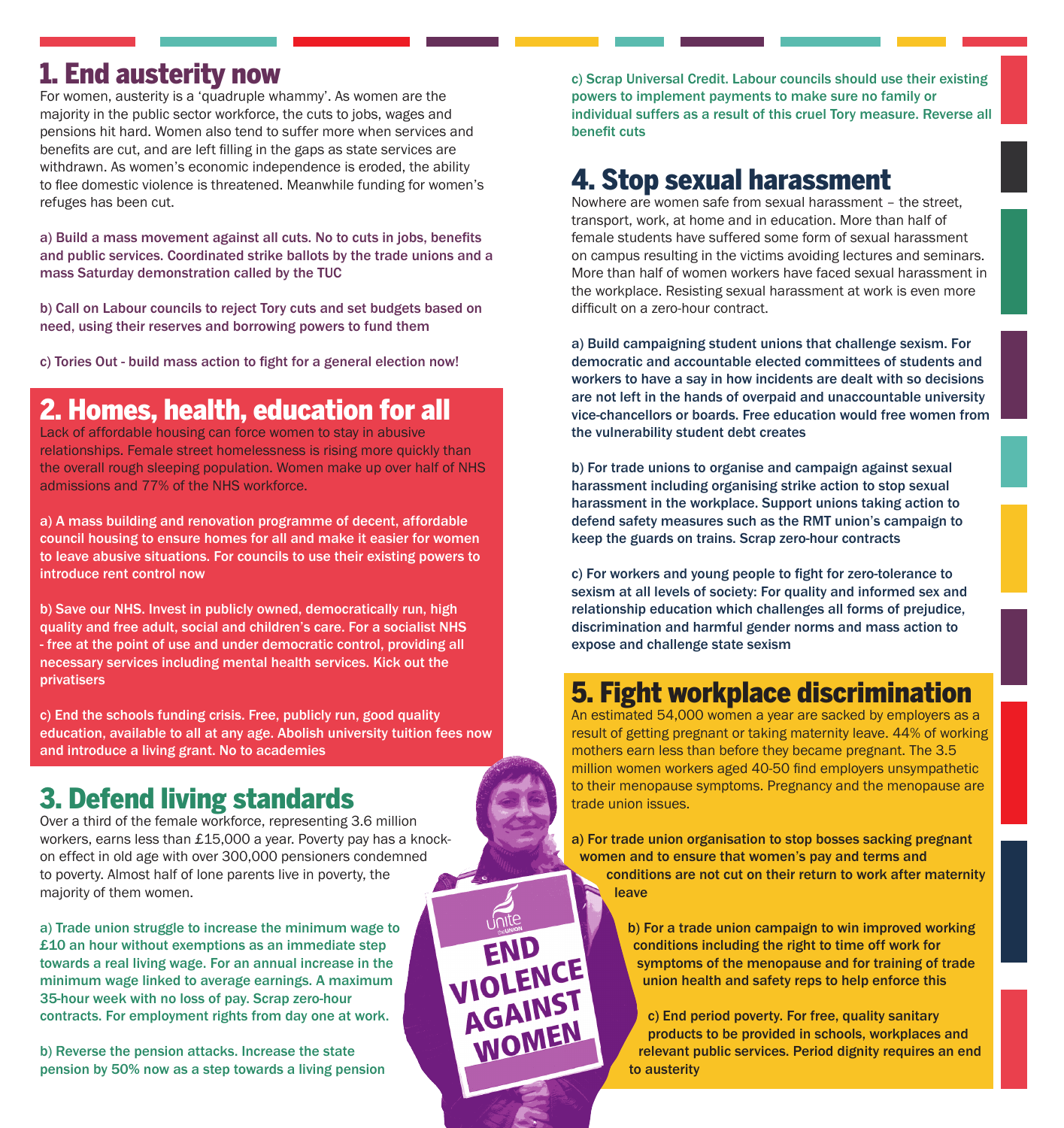### 6. Defend domestic violence services

Every week two women are killed by a partner or ex-partner. Every day over 90 women and 94 children are turned away from domestic violence services because of funding cuts, closures and lack of affordable housing. A fundamental change in how society is run is needed to end violence against women altogether.

a) Build local and national campaigns to fight cuts including calling on councils to set no-cuts budgets - the prerequisite for providing women with a means to escape domestic violence

b) Back the Women's Lives Matter campaign appeal to John McDonnell to pledge that an incoming Labour government would replenish any reserves a Labour council used to avoid cuts to domestic violence services and refuges now and underwrite borrowing made for the same purpose

c) Fight for democratic and accountable services specialised to suit the needs those fleeing domestic violence. Privatised services should be council-run with democratic accountability to and by service workers and users

## 7. Real justice for victims of violence

It is estimated that in Britain only 15% of all rapes are reported to the police, and only 7% of those result in conviction. Of all the women killed globally almost half are killed by their partners or family members.

a) Increased and improved services to help those women affected by domestic violence, rape and abuse, including paid time off from work to access support

b) Re-instate access to legal aid. Increase the threshold for legal aid so that all women can access it for divorce cases. No to enforced mediation

c) Take the courts out of the hands of the 1%! Campaign for police accountability and the election of judges under democratic control by the working class

# 8. For the right to choose

Although the 1967 Abortion Act was an important victory, women are still denied the real right to choose when and whether to have children. In Northern Ireland a mass movement and an independent working-class political voice is needed to fight for access to safe, free and legal abortion. The housing crisis, low pay and lack of affordable childcare can make having children a more difficult choice. Austerity means that 37% of children will be living in poverty by 2024.

a) Mass struggle, led by the trade unions, to defend the right to free, safe and legal abortion. End the need for two doctors' signatures. End the Northern Ireland exception

Nationalise big Pharma and fund research into safer, more effective contraception and the right to fertility treatment on the NHS - no to rationing of IVF.

c) End maternal and child poverty. Reinstate pregnancy grants, maternity and child benefit for all and end the government's twochild policy on tax credits and Universal Credit. Raise benefit levels to reflect the real cost of pregnancy, childbirth and bringing up a child. Fight for free, flexible childcare. For the right to paid parental leave

# 9. Build fighting mass organisations

Women need fighting trade unions and an independent working class political voice against austerity and fighting for jobs and better pay and terms and conditions. For the trade unions, the basic organisations of the working class in which our collective interests are counterposed to the bosses, this starts with a programme of fighting cuts, resisting the anti-trade union laws, and building democratic and inclusive structures. This is the main way that more women can be drawn into union activism.

a) For fighting trade unions, democratically controlled by their members. Full-time union officials to be regularly elected and receive no more than a worker's wage. Organise militant trade unionists with the National Shop Stewards Network

b) For a mass workers' party - drawing together workers, young people and activists from workplace, community, environmental, anti-racist and anti-cuts campaigns, to provide a fighting, political alternative to the pro-big business parties.

c) Fight for Labour to be transformed: deselect the Blairites!

## 10. Fight for socialism

Ending violence, discrimination and oppression against women requires a fundamental transformation in the way that society is structured and organised. Through democratic workers' control and management of the major banks and corporations - moving away from a system based on inequality and exploitation to one founded on equality and co-operation - it would be possible to not just end the economic problems which women face, but to prepare the ground for eliminating sexism and cultural oppression too. Movements towards collective action by workers, including the vital building of a mass workers' party will be critical steps in the struggle for socialism.

a) For a socialist government to take into public ownership the top 150 companies and the banking system that dominate the British economy - run them under democratic working-class control and management. Compensation paid only on the basis of proven need

b) A democratic socialist plan of production based on the interests of the overwhelming majority of people, and in a way that safeguards the environment

c) For international workers' solidarity! No to the bosses' neoliberal European Union and single market. For a socialist Europe and a socialist world!

b) Access to free fertility treatment on the NHS for all who need it.